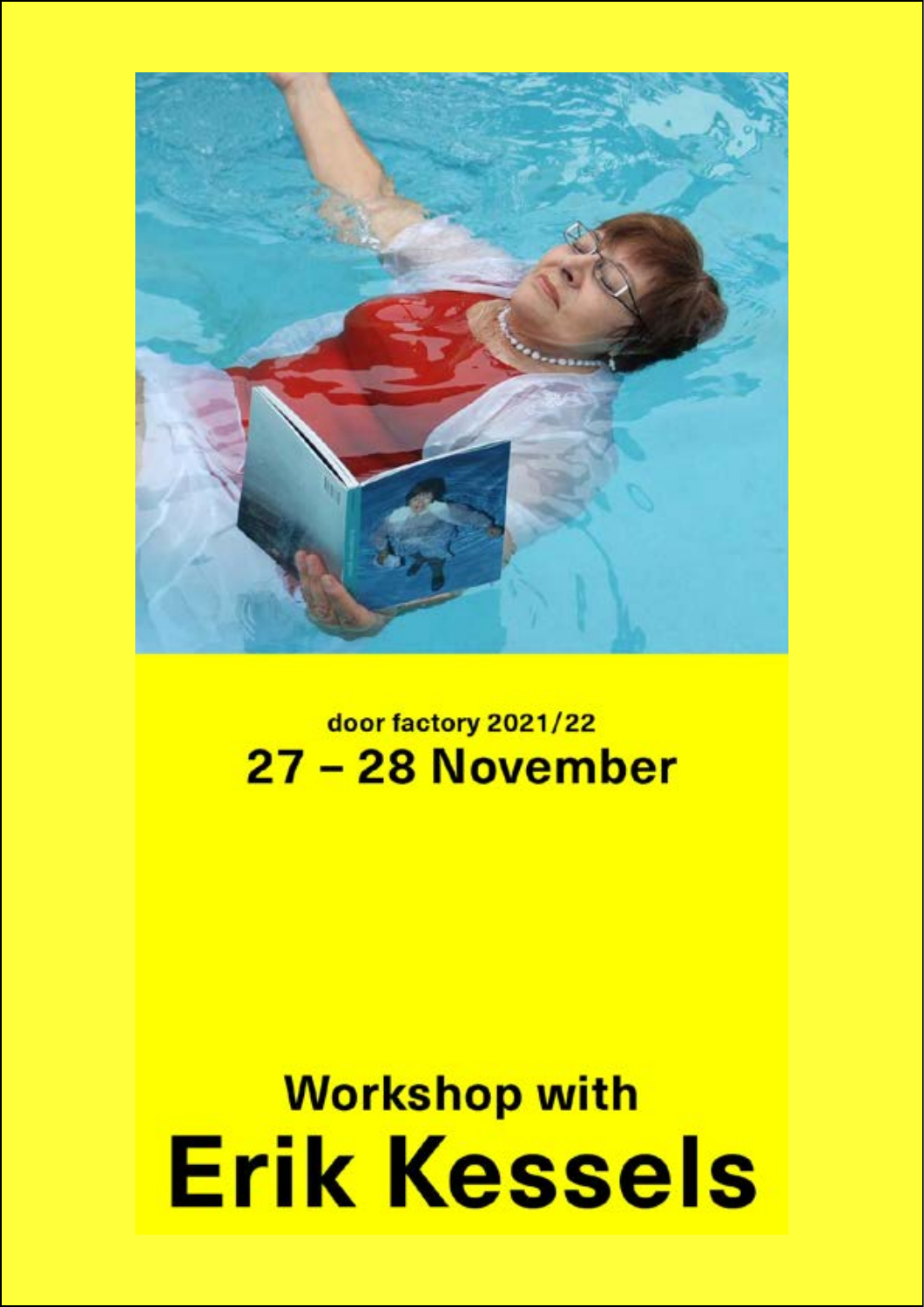

#### **Erik Kessels**

Erik Kessels is a Dutch artist, curator and communication designer,with great interest in photography. Erik Kessels is since 1996 Creative Partner of communications agency KesselsKramer in Amsterdam.

As an artist and curator Kessels has published over 75 books of his 're-appropriated' images: Wonder (2003), in almost every picture (2001-2019), Shit (2018) and Read Naked (2019). Since 2000, he has been an editor of the al ternative photography magazine Useful Photography and has written the international bestseller Failed It! He has taught at the Gerrit Rietveld Academy (Amster dam), Écal (Lausanne), Raffles (Milan) and at the Amster dam Academy of Architecture where he curated a celebra tion of amateurism.

Kessels made and curated exhibitions such as Loving Your Pictures, Mother Nature, 24HRS in Photos, Album Beauty, Unfinished Father and GroupShow. He als co-cu rated an exhibition called From Here on together with Martin Parr.

In 2010 Kessels was awarded with the Amsterdam Prize of the Arts, in 2016 nominated for the Deutsche Börse Pho tography Prize and in 2019 he received the VEA 'legend' award in The Netherlands. Until 2019 his mid-career re trospective was shown in Turin, Düsseldorf, Budapest and he exhibited this year in the SFMOMA. He was called "a visual sorcerer" by Time Magazine and a "Modern Anthro pologist" by Voque (Italia).

[www.erikkessels.com](http://www.erikkessels.com)

#### **Erik Kessels**

Erik Kessels è un artista, curatore e designer olandese, con un grande interesse per la fotografia. Dal 1996 è Cre ative Partner dell'agenzia di comunicazione KesselsKra mer ad Amsterdam.

Come artista e curatore Kessels ha pubblicato oltre 75 libri delle sue immagini cosiddette "riappropriate": Wonder (2003), in almost every picture (2001-2019), Shit (2018) e Read Naked (2019). Dal 2000 è editore della rivista di fotografia alternativa Useful Photography e ha scritto il bestseller internazionale Failed It! Ha insegnato alla Gerrit Rietveld Academy (Amsterdam), Écal (Losanna), Raffles (Milano) e all'Accademia di ar chitettura di Amsterdam dove ha curato una mostra sulla celebrazione del dilettantismo. Kessels ha realizzato e curato mostre come Loving Your Pictures, Mother Nature, 24HRS in Photos, Album Beauty, Unfinished Father e GroupShow. Ha anche co-curato una mostra intitolata From Here con Martin Parr. Nel 2010 Kessels ha ricevuto il premio Amsterdam Prize of the Arts, nel 2016 è stato nominato per il Deutsche Börse Photography Prize e nel 2019 ha ricevuto il premio VEA "legend" nei Paesi Bassi. Fino al 2019 la sua retrospetti va di metà carriera è stata esposta a Torino, Düsseldorf, Budapest e quest'anno ha esposto alla SFMOMA. È stato definito "uno stregone visivo" da Time Magazine e "Mo dern Anthropologist" da Vogue Italia.

#### [www.erikkessels.com](http://www.erikkessels.com)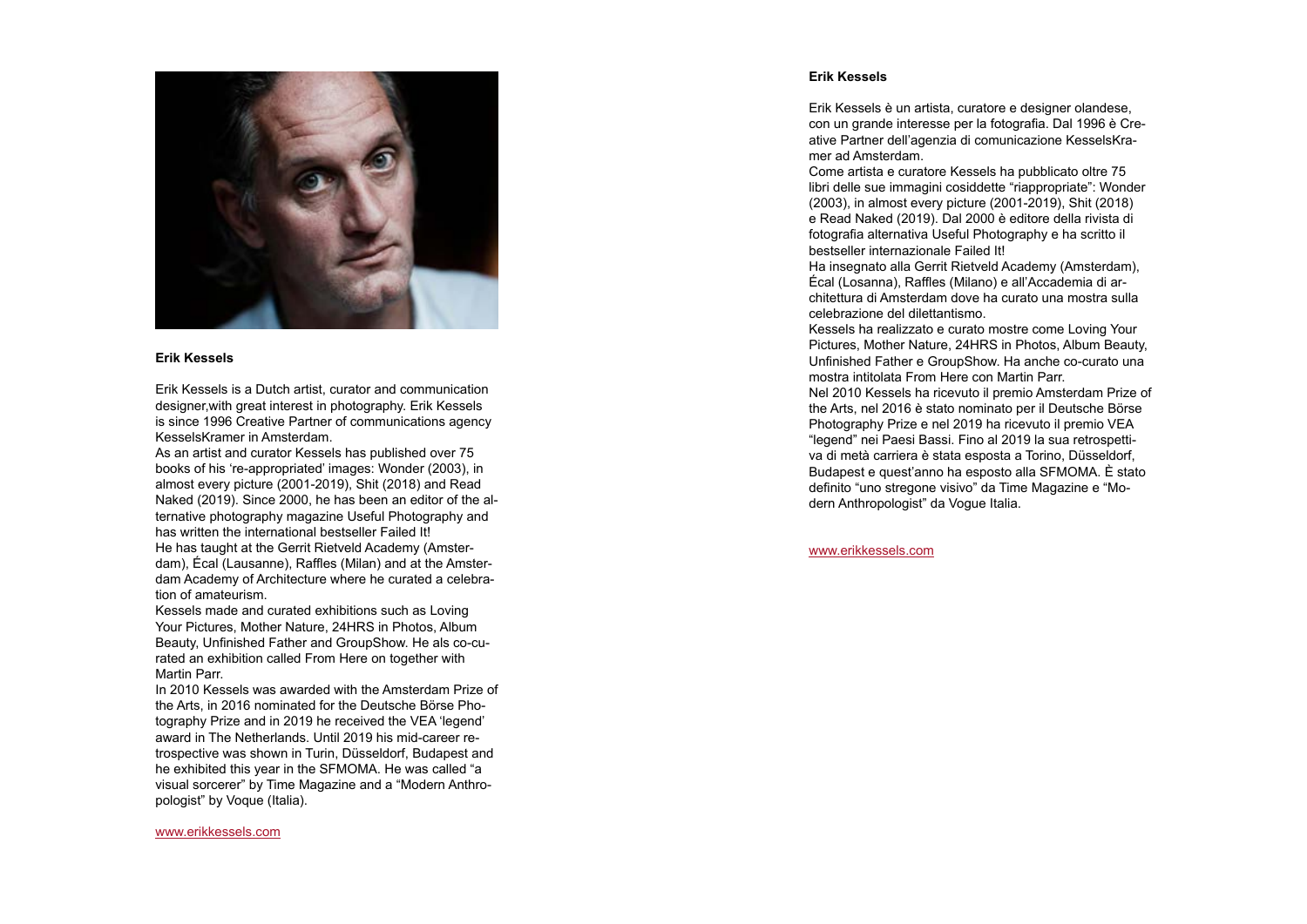





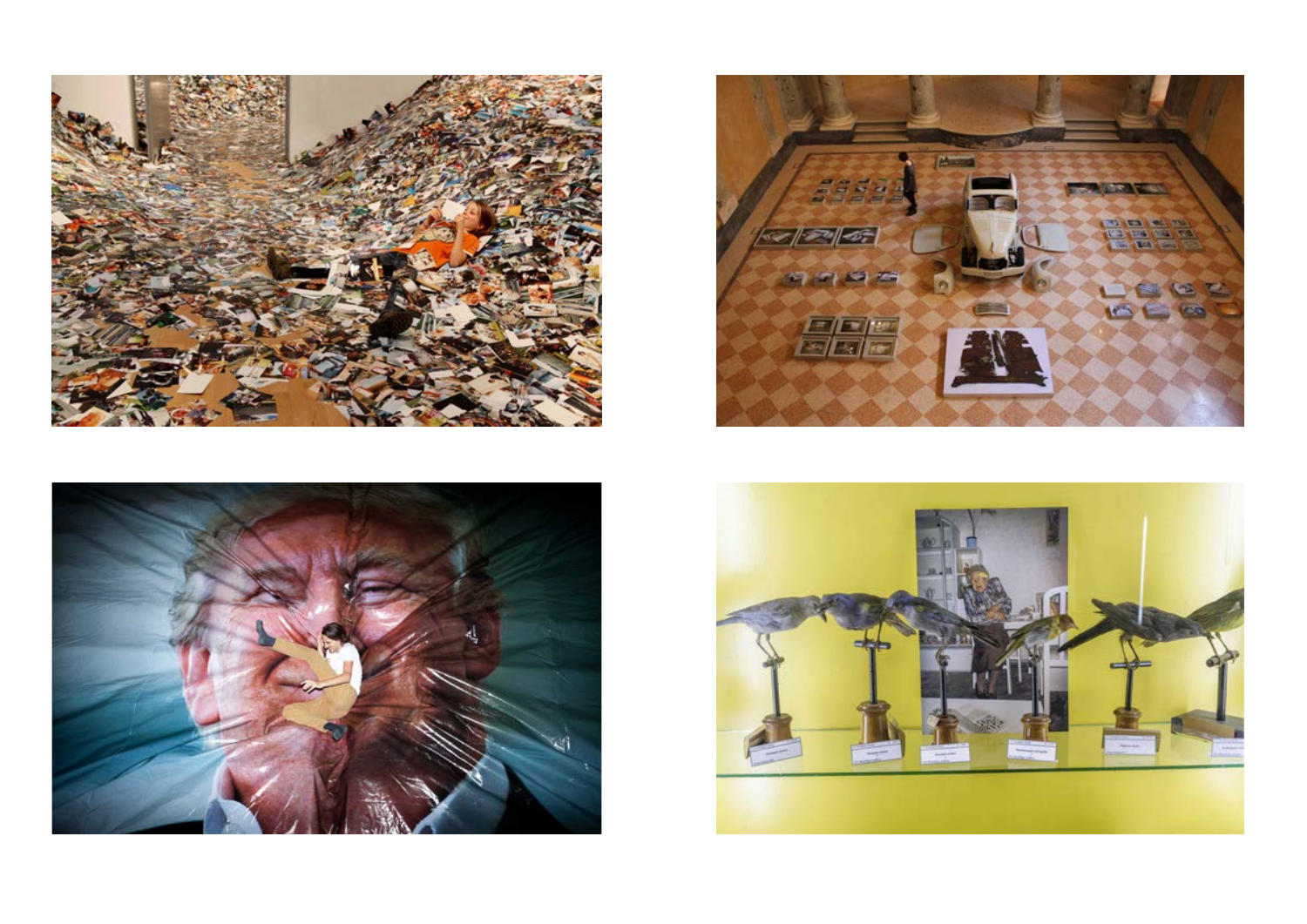Photographic Workshop

### **Personality and Passion in your Photobook**

Erik Kessels

During this workshop Kessels will be interacting with the participants on how to create the start of a photographic book from a close personal and passionate story.

In the workshop, the focus is on this personal book project and will deal with crafts like idea, narration, edit, and how to communicate the book. Apart from this there will be also an inside into Kessels his personal way of working and book creation.

**Price:** 250 euro. **Where**: Via dei Zeno, 42 Roma (Pigneto district), in presence **When:** november 27-28, 2021 **Time:** 10am-6pm

**Info and sign up:** info@doitoriginalorrenounce.it **mob:** +39 335 8113688 [www.doitoriginalorrenounce.it](http://www.doitoriginalorrenounce.it)



Workshop fotografico

**Personality and Passion in your Photobook** Erik Kessels

"Personality and Passion in your Photobook"

In questo workshop Kessels interagirà con i partecipanti su come creare e progettare un libro fotografico.

Il workshop teorico e pratico con Kessels verterà sullo sviluppo dell'idea, della narrazione, dell'editing e come comunicare il progetto in forma di libro.

Ci sarà anche spazio per un approfondimento da parte dell'artista sul suo personale modo di lavorare e di creare libri.

**Prezzo:** 250 euro. **Dove**: Via dei Zeno, 42 Roma (Pigneto district), in presence **Quando:** november 27-28, 2021 **Orario:** 10am-6pm

**Info e iscrizioni:** info@doitoriginalorrenounce.it **mob:** +39 335 8113688 [www.doitoriginalorrenounce.it](http://www.doitoriginalorrenounce.it)



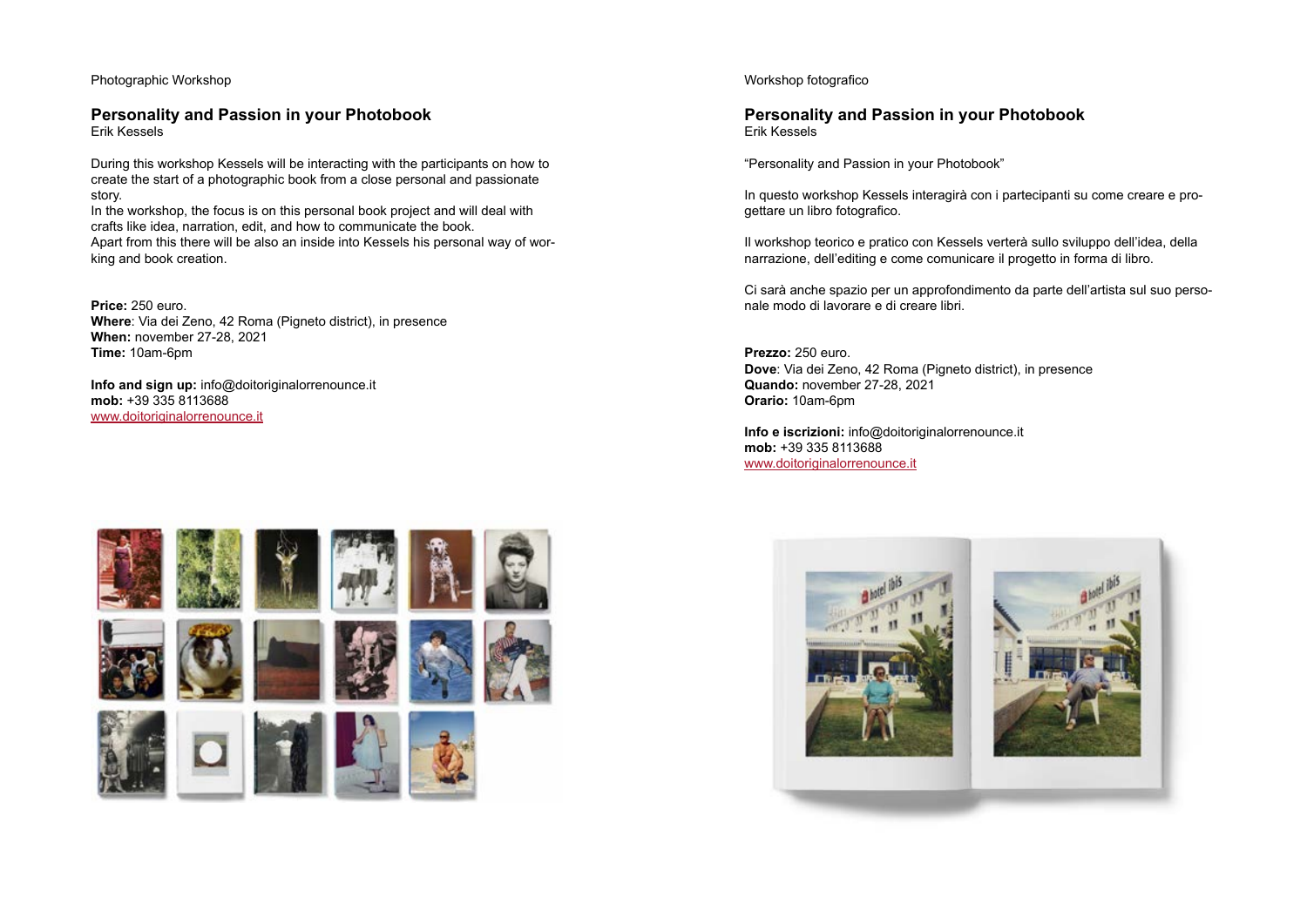